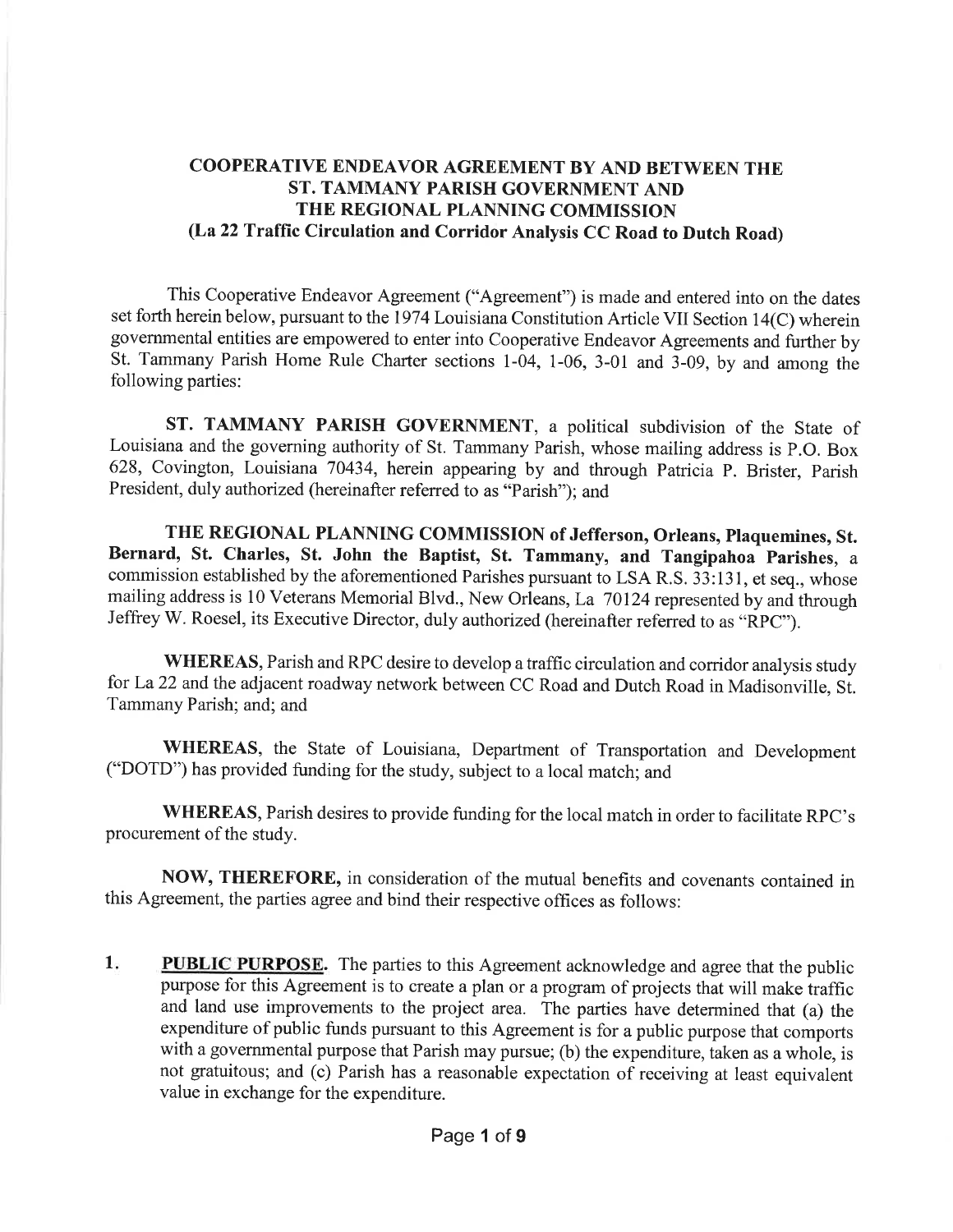# 2. OBLIGATIONS OF RPC

- 2.1 RPC shall procure a consultant to perform a traffic circulation and corridor analysis study for the La Highway 22 and surrounding roadways, using as project area limits CC Road to the west and Dutch Road to the east, in accordance with the Scope of Services attached hereto as Exhibit "A" (hereinafter, the "Study"). All procurement shall be performed by RPC in compliance with all applicable procurement requirements of Louisiana law in addition to any additional requirements imposed by DOTD as <sup>a</sup> condition of funding of the Study.
- 2.2 RPC shall provide documentation of all monies spent for the Study. RPC is obligated to pay eighty (80%) percent or forty-four thousand and no/100 (\$44,000.00) dollars of all such costs and Parish is obligated to pay the remaining twenty (20%) percent or eleven thousand and no/l00 (\$11,000.00) dollars. All invoices submitted by RPC to Parish for payment shall reflect the total amount due as of the date of the invoice, showing RPC's eighty (80%) percent share and the Parish's twenty (20%) percent local match share of the costs.
- 2.3 RPC shall submit monthly invoices showing the correct ratio of approved project costs, supported by adequate documentation (i.e.: invoices, written progress reports, maps, graphics, draft report(s), and/or other support documents required by Parish). RPC will first review and approve consultant invoices and supporting documentation prior to transmittal to Parish for final review and approval prior to the disbursement of the Disbursement will be made only from approved documentation, in Parish's reasonable discretion.
- 2.4 RPC shall provide Parish with all in-process reports and results obtained from the vendor of the Study, as well as a copy of the Study itself, in both electronic and printed versions whenever possible. The final Study shall be provided to Parish in both electronic and bound versions.
- 2.5 Auditing. It is hereby agreed that the legislative auditor of the State of Louisiana and/or the Office of the Governor, State of Administration auditors and/or St. Tammany Parish auditors shall have the option of auditing all accounts of RPC that are related to this Agreement.
	- **2.5.1** LSA R.S.  $25:513(A)(1)(b)(iv)$  defined a quasi-public agency or body as "Any notfor-profit that receives or expends any local or state assistance in any fiscal year. Assistance shall include grants, loans, transfers of property, awards, and direct appropriations of state or local funds."
	- **2.5.2** In accordance with LSA R.S.  $24:513(H)(2)(a)$ , the RPC "shall designate an individual who shall be responsible for filing annual financial reports with the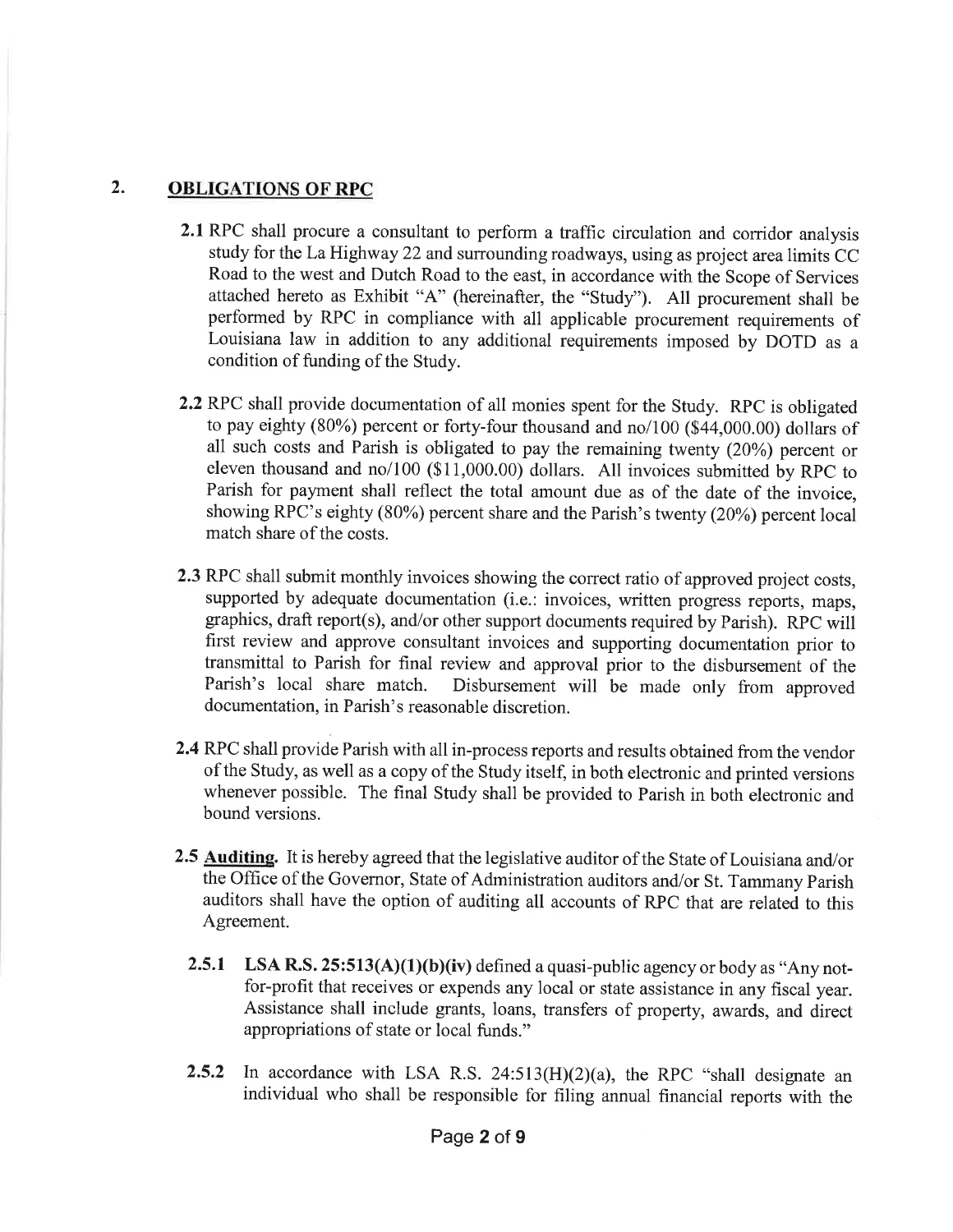legislative auditor and shall notify the legislative auditor of the name and address of the person so designated."

| Amount received in revenues and      | <b>Audit requirements</b>               |
|--------------------------------------|-----------------------------------------|
| other sources in any one fiscal year |                                         |
| \$75,000 or less                     | Not required to have an audit but       |
|                                      | must file a certification with the      |
|                                      | legislative auditor indicating it       |
|                                      | received \$75,000 or less in funds for  |
|                                      | the fiscal year.                        |
| More than \$75,000 but less than     | Shall obtain an annual compilation of   |
| \$200,000                            | its financial statements, with or       |
|                                      | without footnotes, in accordance with   |
|                                      | the Louisiana Governmental Audit        |
|                                      | Guide. At its discretion, the           |
|                                      | legislative auditor may require an      |
|                                      | audit of the books and accounts.        |
| \$200,000 or more but less than      | Shall obtain an annual review of its    |
| \$500,000                            | financial statements<br>to<br><b>he</b> |
|                                      | accompanied by an attestation report    |
|                                      | in accordance with the Louisiana        |
|                                      | Governmental Audit Guide. At its        |
|                                      | discretion, the legislative auditor     |
|                                      | may require an audit of books and       |
|                                      | accounts.                               |
| \$500,000 or more                    | Shall obtain an annual audit.           |

**2.5.3** Pursuant to LSA R.S.  $24:513(J)(1)(c)$ , the financial statements of RPC shall be audited as follows:

Non-Federal entities that expend \$750,000 or more during a year in Federal awards shall have a single or program-specific audit conducted for that year in accordance with the Single Audit Act Amendments of 1996 (31 USC 7504-7507 and 2 CFR Part 200, Subpart F). Non-Federal entities that expend less than \$750,000 for a fiscal year in Federal awards are exempt from federal audit requirements for that year, but records must be available for review or appropriate officials of the Federal agency, State and General Accounting Office.

RPC is notified that no funds appropriated under Act 16 of the 2015 Regular Session of the Louisiana Legislature shall be transferred to a public or quasipublic agency or entity which is not a budget unit of the State of Louisiana unless the entity executes an agreement or contract and submits to the State for approval a comprehensive Budget showing all anticipated uses of the appropriation, an estimate of the duration of the project, and a plan showing specific goals and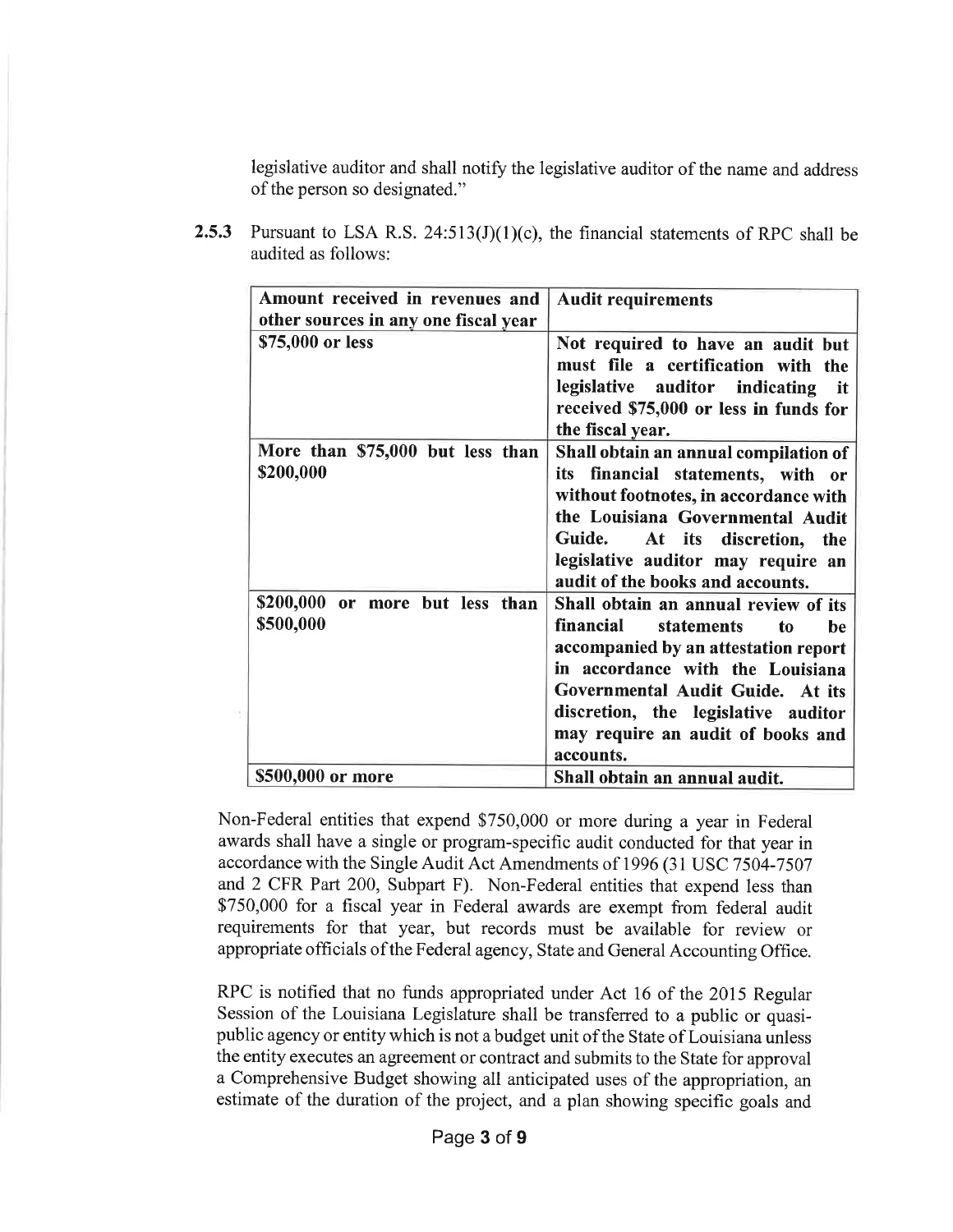objectives for the use of such funds, including measures of performance. The State shall submit the Budget and any other required information to the legislative auditor for approval at  $ebudgets @$ Ila.la.gov.

# 3. OBLIGATIONS OF ST. TAMMANY PARISH

- 3.1 Reimbursement. In addition to the \$44,000.00 in funding provided by DOTD, Parish will fund the local match towards the Study in the maximum amount of eleven thousand and no/100 (\$11,000.00) dollars for the Term. Costs eligible for reimbursement under this Agreement are limited to the Study. Any unused funds remaining at expiration of the Term shall be retained and/or reallocated by Parish and shall not be disbursed to RPC.
- 3.2 Reimbursement. Costs eligible for reimbursement under this Agreement are limited to the Study and the underlying tasks 1 through 7 contained therein. Additional compensation (bonuses, incentives, etc.) cannot be paid from this funding. Monthly invoices shall have supporting documentation attached evidencing costs, proofs of payment and, along with supporting measure/deliverable reports, shall be submitted to Parish's Department of Planning and Development and approved by Parish before reimbursement will be made. Reimbursement will be made only from approved documentation, in Parish's reasonable discretion.

# 4, TERMINATION AND BINDING NATURE

- 4.1 The term of this Agreement shall begin effective on  $\sqrt{2}$ , 2019 and end on December 31, 2019 (the "Term"). No Term renewal or extension shall be provided without the express written consent of Parish, in Parish's sole discretion.
- 4.2 Any alteration, variation, modification, or waiver of provisions of this Agreement shall be valid only when it has been reduced to writing and approved of and executed by all parties prior to the alteration, variation, modification, or waiver of any provision of this Agreement.
- 4.3 Time is of the essence and the performance of the terms and conditions hereof shall be held in strict accordance with the times and dates specified herein.
- 4.4 Should any party seek to terminate this Agreement for any reason prior to the expiration of the Term, the party seeking to terminate shall provide written notice of its intent to terminate thirty (30) days prior to the date of termination.
- 4.5 The continuation of this Agreement is contingent upon the appropriation of funds by Parish to fulfill the requirements of the Agreement. If the Parish fails to appropriate sufficient monies to provide for the continuation of this Agreement, or if such appropriation is reduced by the veto of the Parish President by any means provided in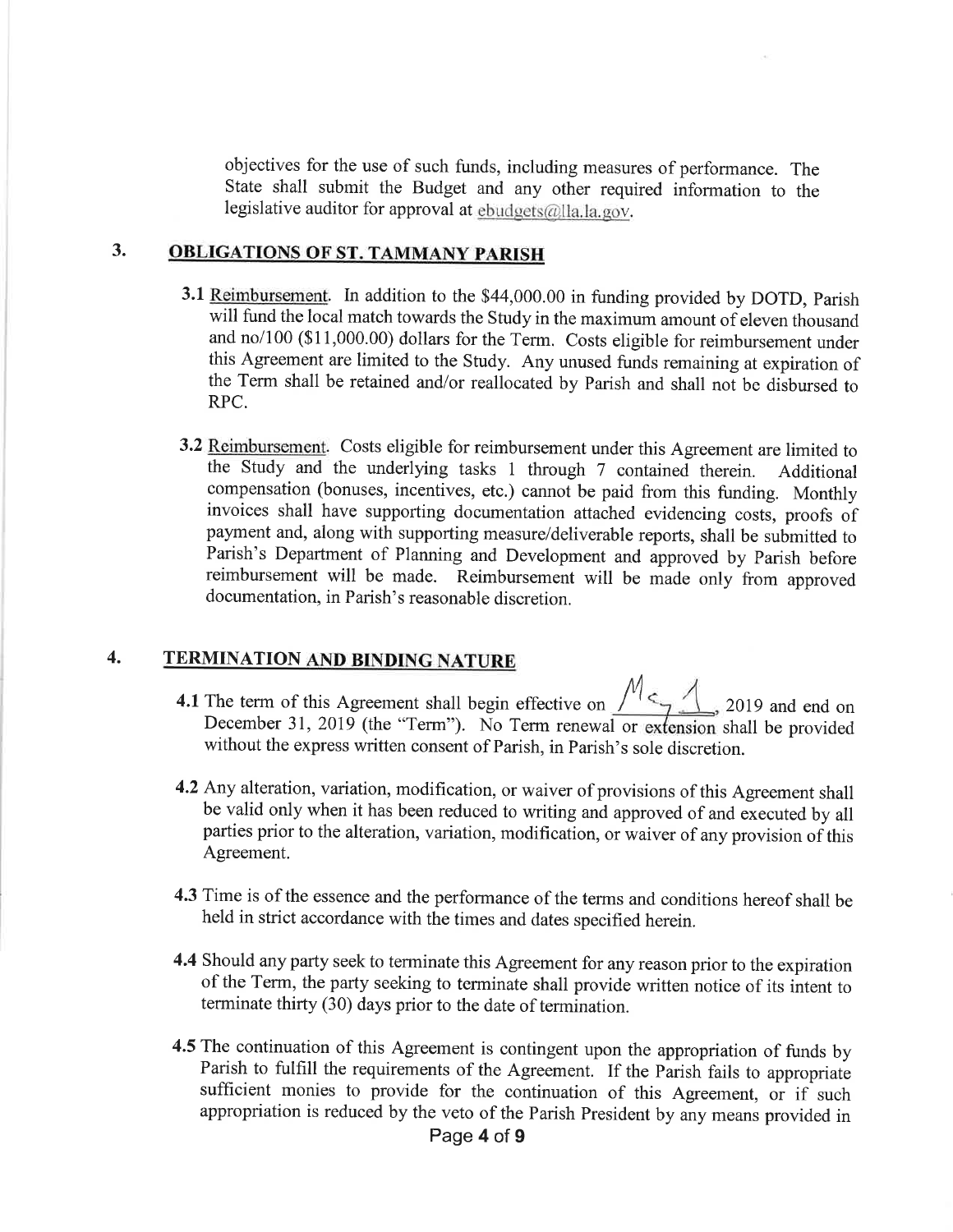the appropriations ordinance to prevent the total appropriation for the year from exceeding revenues for that year, or for any other lawful purpose, and the effect of such reduction is to provide insufficient monies for the continuation of the Agreement, the Agreement shall terminate on the date of the beginning of the first fiscal year for which funds are not appropriated.

# 5. CONTRACTUAL VALIDITY AND MISCELLANEOUS PROVISIONS

- 5.1 In the event that any one or more provisions of this Agreement is for any reason held to be illegal or invalid, the parties shall attempt in good faith to amend the defective provision in order to carry out the original intent of this Agreement.
- 5.2If any term or clause herein is deemed unenforceable or invalid for any reason whatsoever, that portion shall be severable and the remainder of this Agreement shall remain in full force and effect.
- 5.3 Any suit filed by a party to this Agreement to resolve a dispute or controversy regarding the matters which are the subject of this Agreement shall be filed in the 22"d Judicial District Court for the Parish of St. Tammany which shall have exclusive venue and jurisdiction for any such action. Further, any dispute arising from this Agreement shall be govemed by the laws of the State of Louisiana.
- 5.4 Any failure to take any action pursuant to this Agreement or to exercise any right granted herein does not serve as a waiver to any other obligation contained herein.
- 5.5 The parties acknowledge and agree that the obligations and covenants made herein give rise to contractual rights of each party and the right to demand specific performance and any claim to damages suffered hereunder.
- 5.6 No party herein shall assign any interest in this Agreement (whether by assignment or novation). This Agreement may be amended only by mutual written consent of the parties.
- 5.7 Each representative herein warrants that they have the requisite authority and permission to enter, sign and bind their office.
- 5.8 Each party has assisted in the preparation of this Agreement and has had the opportunity to make changes to the language used in this Agreement. As such, in interpreting the meaning of any language contained in this Agreement, the rule of construction that ambiguous language shall be construed against the party drafting the document shall not apply.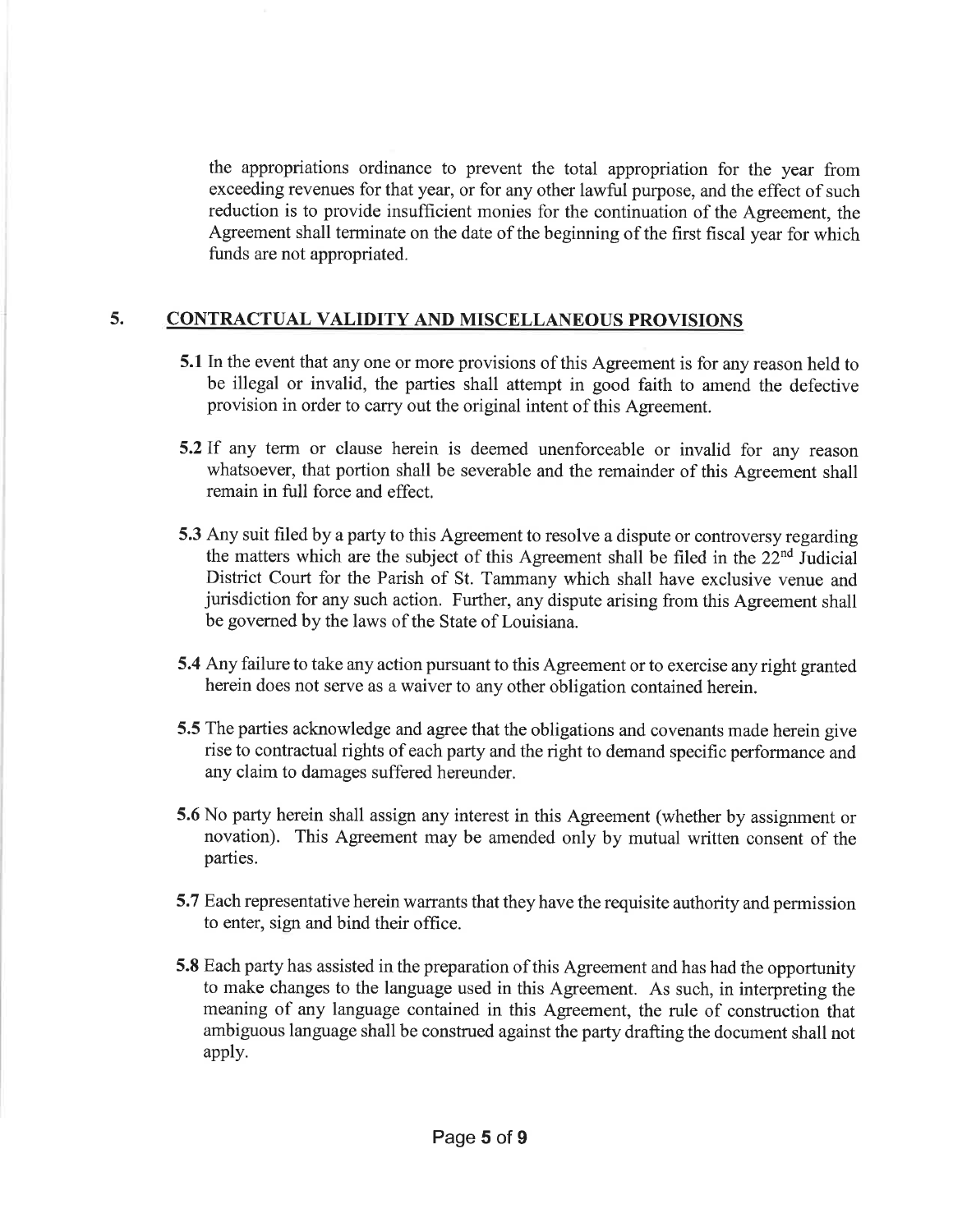- 5.9 Each party shall comply with all applicable federal, state and local laws and regulations, including, but not limited to, the Louisiana Code of Government Ethics (LSA R.S. 42:II0l, et seq.) and the quasi-public agency audit and reporting requirements by the Louisiana Legislative Auditor (LSA R.S. 24:513A.(1)(b)(iv)) in carrying out the provisions of this Agreement.
- 5.10 RPC agrees to indemnify and hold harmless the Parish and its officers, directors, employees, agents, contractors, vendors and all others, of and from and against any and all liability including, but not limited to, claims, demands, losses, suits, damages, judgments, costs and expenses whether, indirect or consequential and including, but not limited to, all fees, expenses and charges of attorneys and other professionals, as well as court costs and expenses, for any actions or inactions arising out of, in connection with, or that may arise as a result of RPC's procurement of the Study, whether such claims are made by way of indemnity, contribution, subrogation or otherwise.
- 5.11 While in the performance of services or carrying out obligations herein, the RPC shall be acting in the capacity of an independent contractor and not as an employee of the Parish. The Parish shall not be obliged to any person, firm or corporation for any obligations of the RPC arising from the performance of its services under this Agreement. RPC shall not be authorized to represent the Parish with respect to services being performed, dealings with other agencies, and administration of specifically related contracts, unless done so in writing by the Parish.
- 5.12 This Agreement may be executed in counterparts, each of which shall be deemed an original and all of which together shall constitute one and the same instrument.

# 6. ENTIRE AGREEMENT

This Agreement constitutes the entire understanding and reflects the entirety of the undertakings between the parties with respect to the subject matter hereof, superseding all negotiations, prior discussions and preliminary agreements. There is no representation of warranty of any kind made in connection with the transactions contemplated hereby that is not expressly contained in this Agreement.

# 7. NO PERSONAL LIABILITY OF INDIVIDUAL REPRESENTATIVE

No covenant or agreement contained in this Agreement shall be deemed to be the covenant or agreement of any official, trustee, officer, agent or employee of any corporate party of his individual capacity, and neither of the officers of any party nor any official executing this Agreement shall be personally liable with respect to this Agreement or be subject to any personal liability or accountability under this Agreement by reason of the execution and delivery of this Agreement.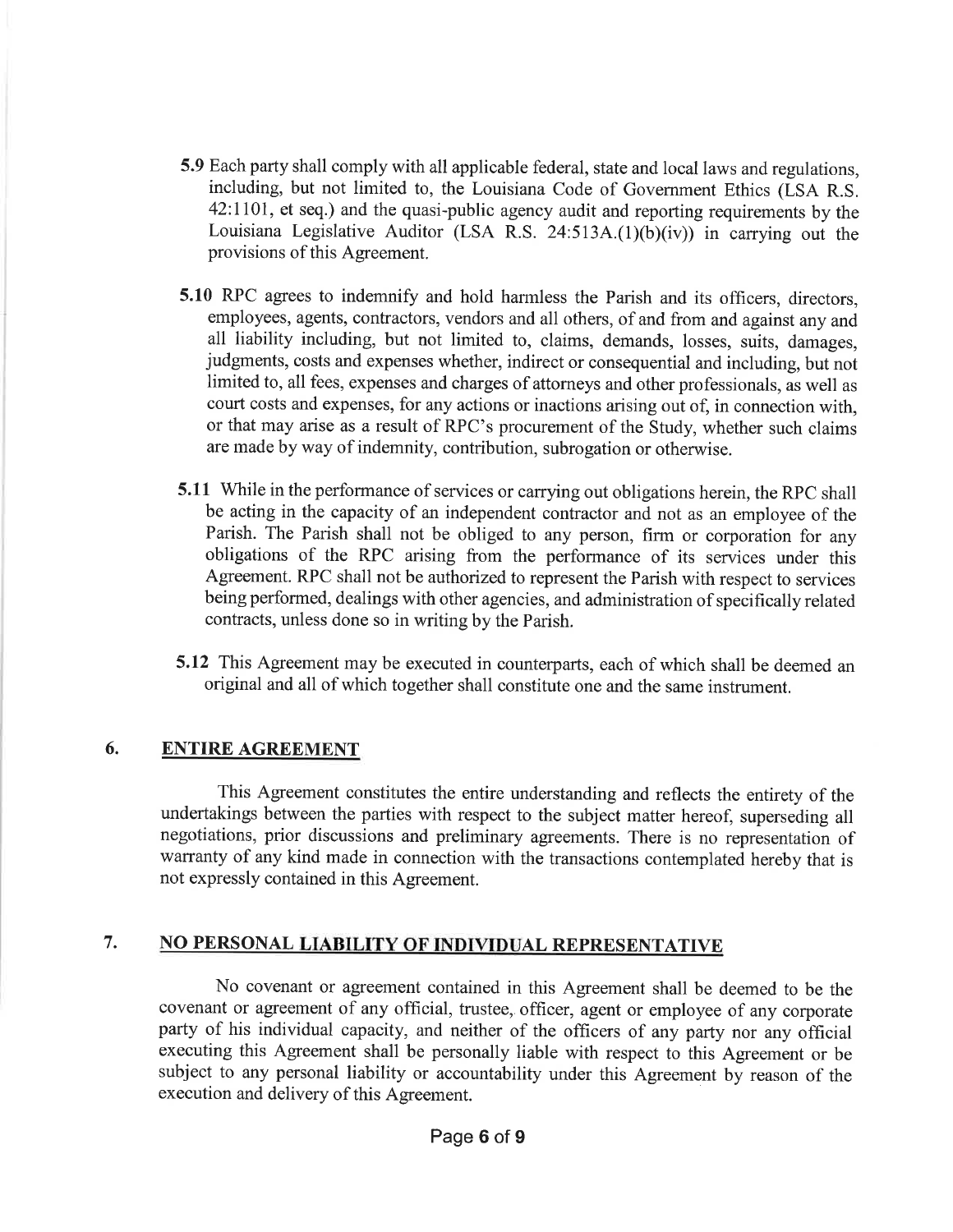## 8. NOTICES

Any notice required or permitted to be given under or in connection with this Agreement shall be in writing and shall be either hand-delivered or mailed, postage pre-paid by First Class Mail, registered or certified, return receipt requested, or delivered by private, commercial catrier, express mail, such as Federal Express, or sent by, telecopier or other similar form of electronic transmission confirmed by written confirmation mailed (postage pre-paid by First Class Mail, registered or certified, return receipt requested or private. commercial carrier, express mail such as Federal Express) at substantially the same time as such rapid transmission. All communications shall be transmitted to the address or number set forth below or such other addresses or numbers to be named hereafter designated by <sup>a</sup> party in written notice to the other party compliant with this section.

If to the RPC:

Jeffrey W. Roesel, Executive Director Regional Planning Commission 10 Veterans memorial Blvd. New Orleans, La 70124

If to Parish:

President Patricia P. Brister St. Tammany Parish Government P.O. Box 628 Covington, LA 70434

(Signature page follows.)

÷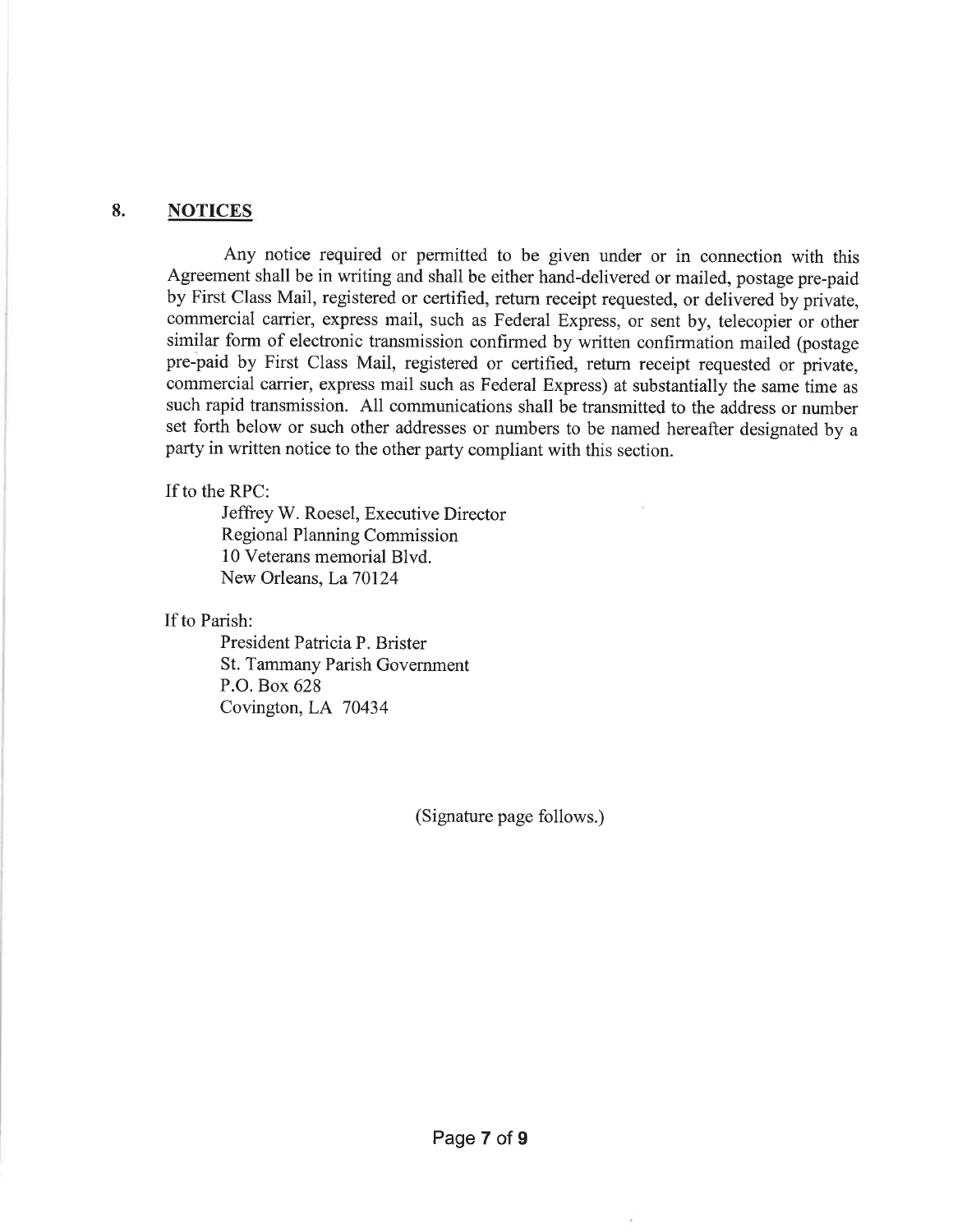IN WITNESS WHEREOF, the parties have caused this Agreement to be duly executed in multiple originals by the hereunder signed officers, each in the presence of the undersigned two (2) competent witnesses in St. Tammany Parish, State of Louisiana, as of the dates set forth, below after diligent reading of the whole, in various counterparts.

THUS DONE AND SIGNED on  $5 - 1 - \frac{\partial 6}{9}$ , 2019 in the presence of the undersigned witnesses.

WITNESSES:

**ST. TAMMANY PARISH, GOVERNMENT** 

mot

Fatuua Patricia P. Parish President  $BY:$ 

THUS DONE AND SIGNED on  $\mathbb{Z}_{\neq n}$  22 \cdot 2019 in the presence of the undersigned witnesses.

 $J<sub>c</sub>$ 

WITNESSES: THE REGIONAL PLANNING COMMISSION for Jefferson, Orleans, Plaquemines, St. Bernard, St. Charles, St. John the Baptist, St. Tammany and **Tangipahoa Parishes** 

 $BY:$ 

Jeffrey W. Roesel Executive Director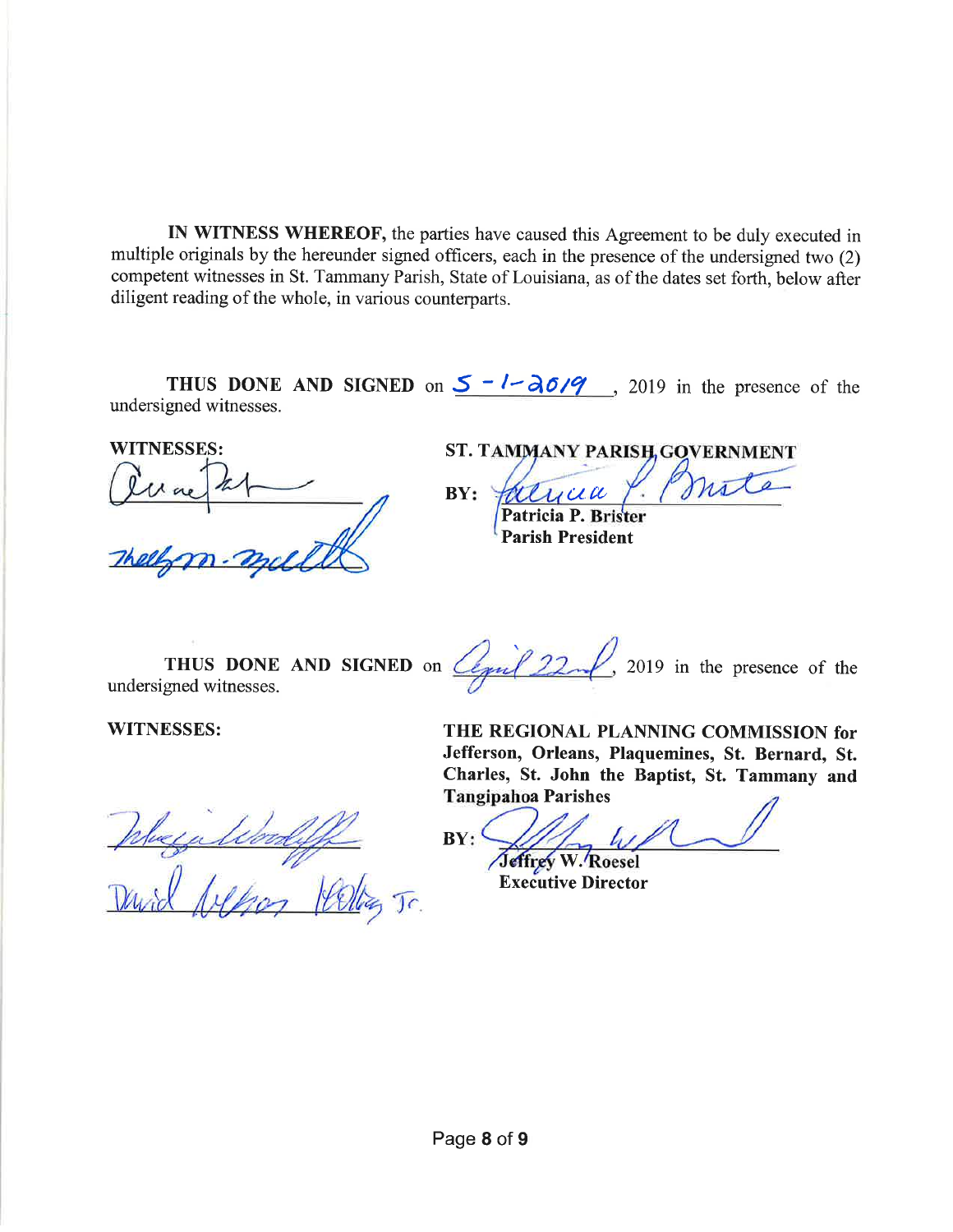# EXHIBIT "A"

# SCOPE OF SERVICES

(See attached 4 pages.)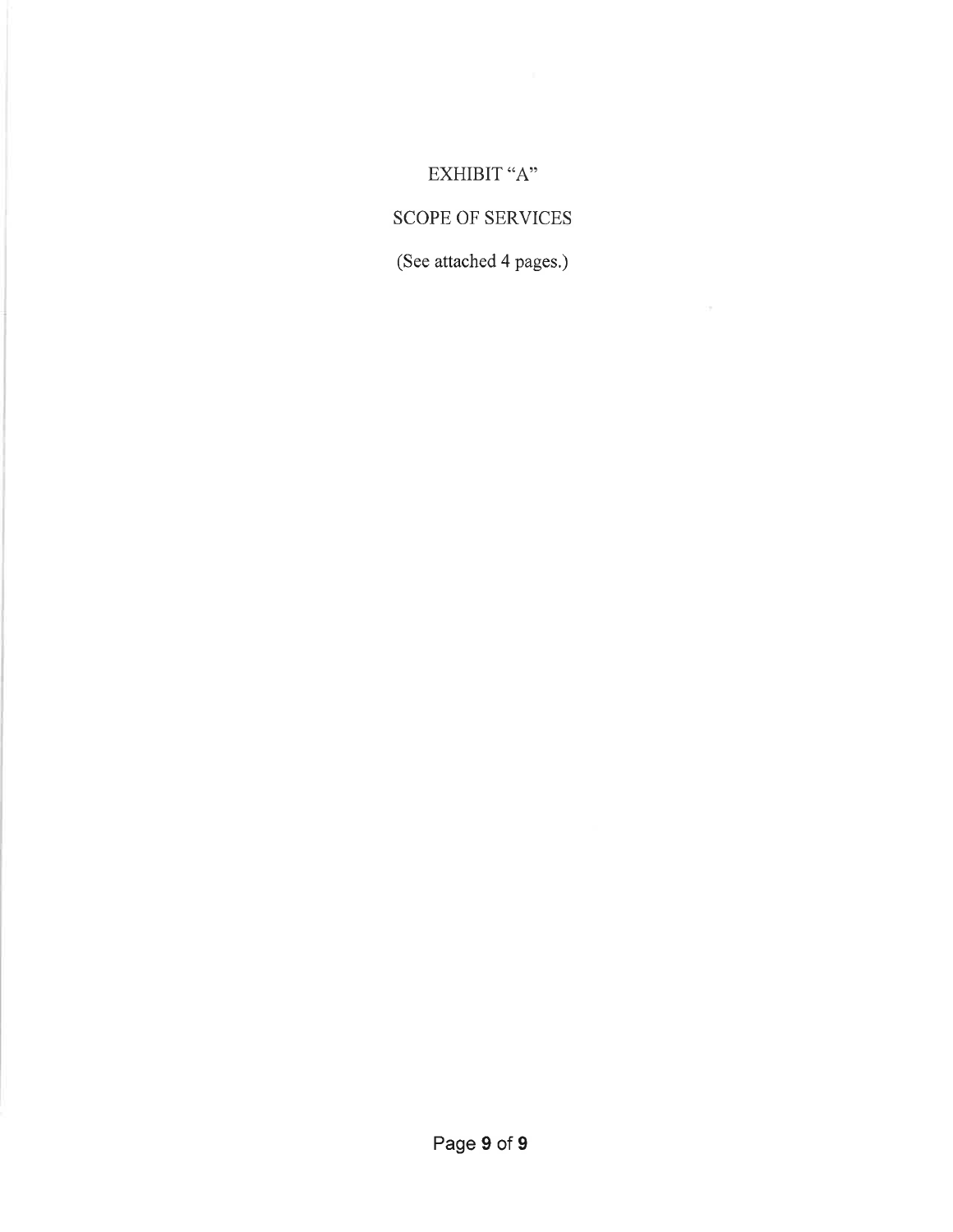# LA 22 TRAFFIC CIRCULATION AND CORRIDOR ANALYSIS LA 22: CC Road to Dutch Rd. Mandeville-Covington UZA Task MC-1.19; FY-19 UPWP

#### SCOPE OF SERVICES

The purpose of this study is to conduct a traffic corridor analysis along LA 22 from CC Road just west of the Tangipahoa Parish Line to Dutch Road near the town of Madisonville in St. Tammany Parish. Traffic and land use data will be collected to provide a detailed description of existing traffic operational patterns, and produce specific recommendations for roadway and intersection improvements to enhance traffic circulation and safety, and reduce congestion. The need for the analysis derives from concerns by state and parish officials that growth in vehicular traffic along the corridor is quickly overwhelming the capacity of the roadway to accommodate it, thus negatively impacting traffic operations through excessive delay in certain locations, creating potential safety issues, and ultimately diminishing the quality of life for residents of the area.

Outcomes of the study will include a near term (5 year) growth scenario in the vicinity of the corridor and conceptual improvements for ameliorating anticipated problem areas based on same. The analysis will build upon and update previous analyses and recommendations DOTD District 62 at various locations along the LA 22 in this area. Using data from DOTD and new data collected as part of this study, the Consultant will coordinate with the St. Tammany Development office to synthesize traffic impact analyses, relevant reports, and known land development projects, and work with the Project Management Committee in developing a near term (within 5 years) trip generation/growth scenario for the study area that would impact LA 22.

Study Area: The study area for the project will be an area bounded roughly by:

CC Road to the West, LA 1077 to the East Lake Pontchartrain to the South I-12l Brewster Rd. to the north

## TASK 1: PROJECT TIMELINE AND KICK-OFF MEETING

The Consultant will prepare a draft project schedule including major milestones for the Tasks to follow. The timeline will be submitted at a project kick-off meeting that will include the Consultant, any sub-Consultant, St. Tammany Parish, Regional Planning Commission, and LADOTD District 62. Other attendees will be invited as necessary. The kick-off meeting will take place within two (2) weeks of the Notice to Proceed.

Task I Deliverable: Development of Project Schedule

#### TASK 2: PROJECT MANAGEMENT COMMITTEE

The Consultant will assist RPC in establishing and supporting a Project Management Committee (PMC) to guide the technical work effort and to review the Consultant's work products. The PMC will include representatives from St. Tammany Parish, RPC, DOTD District 62, and others as deemed appropriate. The Consultant will provide all necessary agendas, handouts, and exhibits in advance of the PMC meetings for RPC review and approval and prepare summary minutes of the meetings.

The PMC will meet approximately four times during the course of the study effort, including the kickoff meeting described in Task 1. In addition, the Consultant will, as necessary, conduct meetings with elected officials and other local leaders and organizations in the area to discuss the project's purpose and need and project-related opportunities and concerns. The Consultant will receive prior approval from RPC before initiating these contacts and prepare sunmary meeting minutes for review and discussion with the PMC.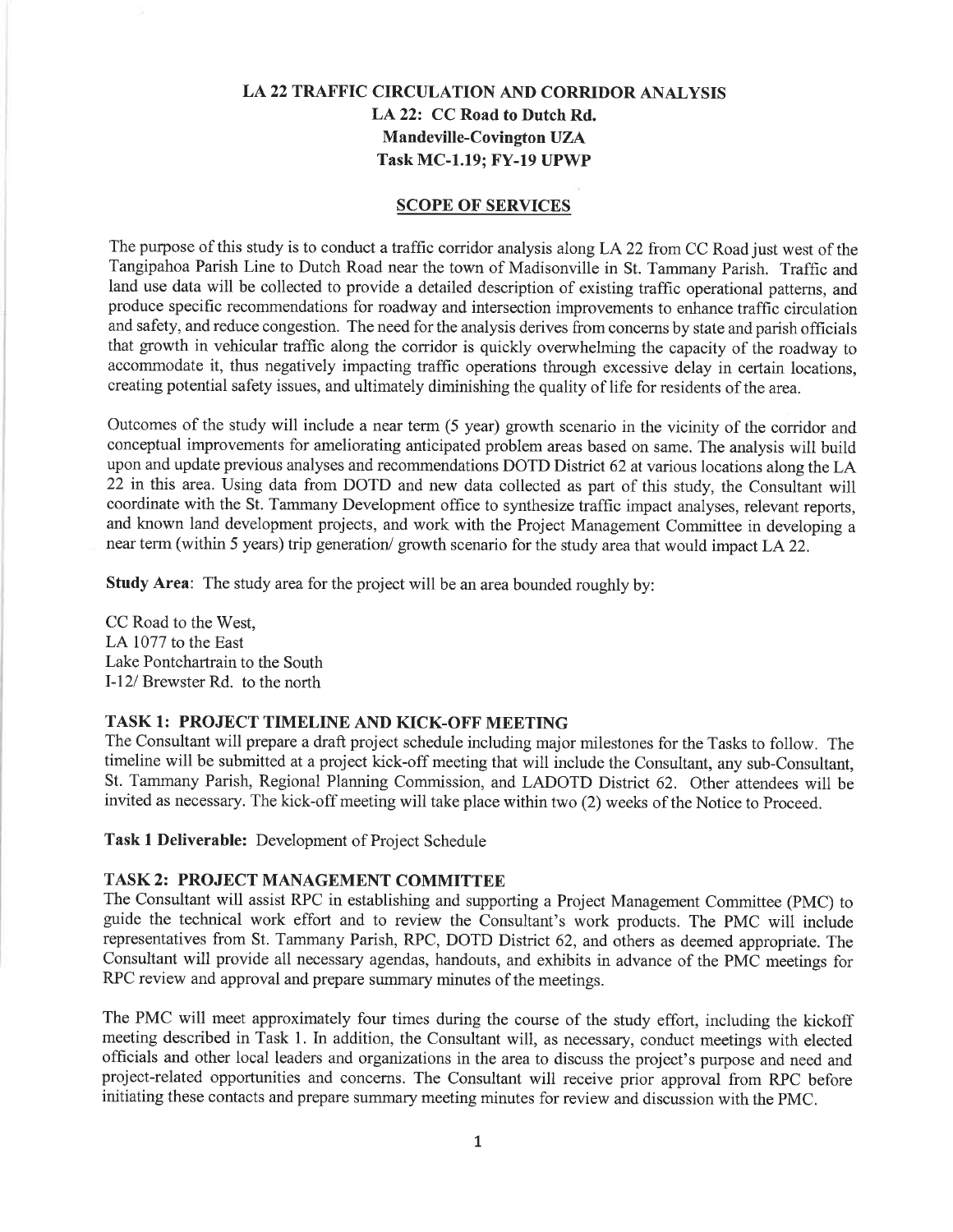Task 2 Deliverable: Establishment of Project Management Committee (PMC), Production of hand outs, meeting minutes for approximately four PMC meetings, potentially conduct meetings with non-PMC members w/ prior RPC concurrence and provision of meeting minutes for same.

## TASK3: SITE INVESTIGATION AND DATA COLLECTION

Site visits and field inspections will be conducted and data collected as necessary regarding the physical, engineering, land-use, and environmental features of the study area to allow an accurate assessment of both traffic and land use/ development conditions. LADOTD District 62 has undertaken a significant data collection and analysis effort in the corridor over the past three to five years. Given the rapid development occurring in the corridor, the consultant will undertake a data collection effort that will update previous DOTD data collection efforts in the corridor. Consultant will be provided data collected by DOTD and will compare previously collected data with a new data collection effort that entails the collection of new traffic volume counts and peak hour turning movement counts.

Traffic data will be collected at the following locations along LA22:

Traffic Volume Counts -24-hour traffic volume counts will be conducted at the following intersections and approaches:

- 1) CC Road and LA 22
- 2) Guste Island Road and LA22
- 3) Perrilloux Rd./ Trapagnier Rd. and LA 22
- 4) Pine Creek/ Coquille Dr. and LA 22

These counts will contain hourly subtotals and include vehicle classification amounts. Counts must be completed during a 48 hour period that occurs while school is in session and does not include a holiday within the week. Consultant will compare these counts with earlier counts taken by DOTD and develop a growth rate by approach for these intersections using observed data.

Peak Hour Turning Movement Counts -

Using the growth rates developed, consultant will apply same to tuming movement counts undertaken by DOTD. Consultant will develop new turning movement estimates based on factored growth rates. Consultant will prepare an HCM analysis for the intersections based on the modified turning movement estimates and prepare a table summarizing the results.

## Crash Data

Consultant will work with DOTD and RPC to obtain the latest available crash data along the corridor. Consultant will prepare a map identifying crash locations and a summary table of crash type, severity, date, time, surface condition, number of persons injured, direction of travel and prior movement for roadway segments along the corridor for a period starting in20l5 through 2017 or latest available.

## Traffic Impacts from Developments

Consultant will work with the St. Tammany Development office to determine the latest permitted developments in the vicinity of the LA 22 corridor in the study area. Consultant will gather and assess relevant information including and especially Traffic Impact Assessments (TIA's) from St. Tammany Parish for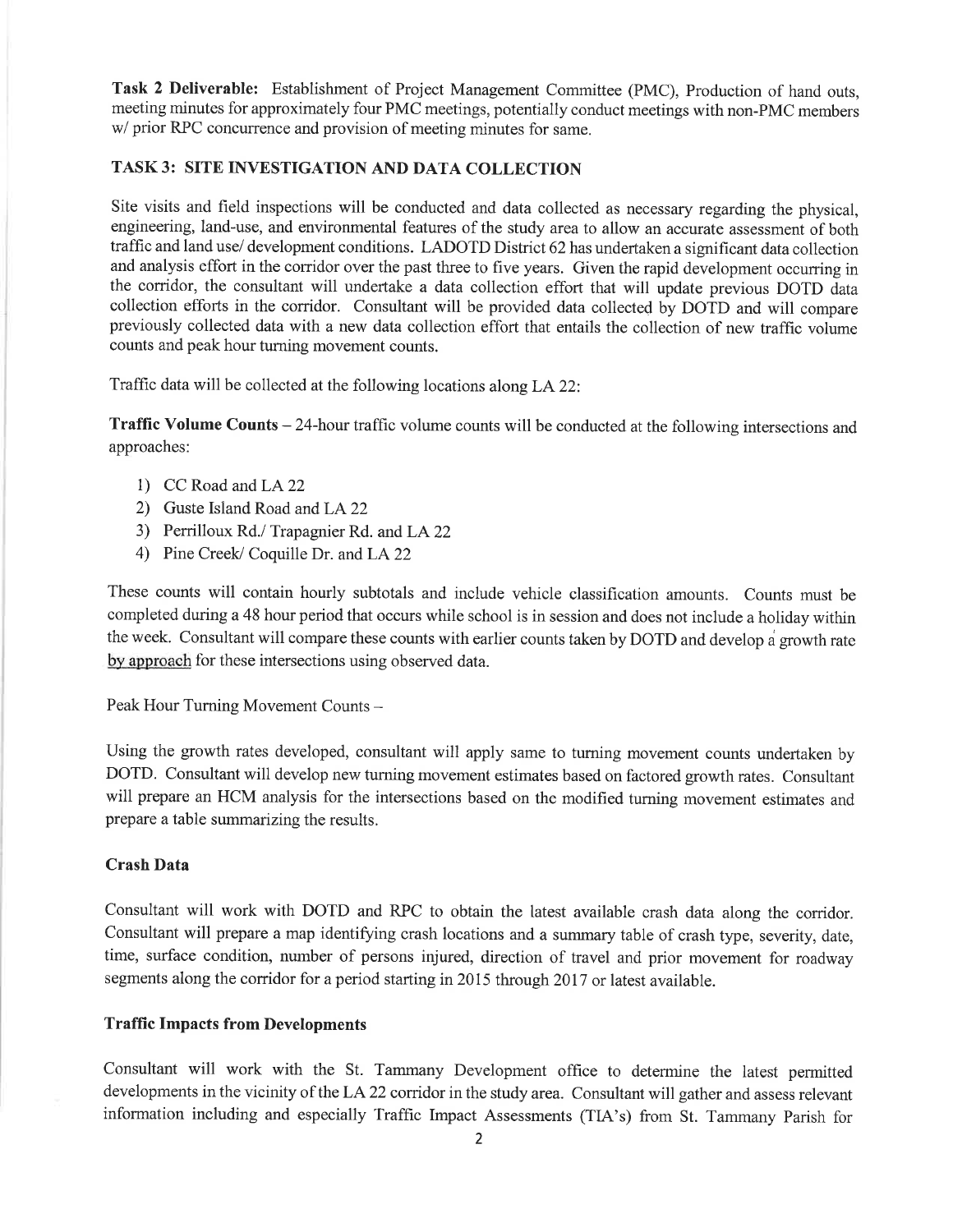developments in the vicinity, and prepare a geospatial data set and graphic presentation indicating the location of the development, trips generated from the site, and forecasted distribution as documented in the TIA's. This task will provide a high-level summary of approved, planned developments including: number and density of housing units; square footage of non-residential development; and use and intensity of non-residential development. The consultant will also collect, summarize and map the area's zoning to illustrate the potential impacts of future development that has not yet been permitted or planned. Consultant will document source of all information gathered.

## Task 3 Deliverables:

- a) Graphic/tabular comparison of previously collected data and data collected as part of this effort for four intersections mentioned above. This includes 24 hour counts at all approaches and turning movement count comparisons.
- b) Map/Graphic of crash locations, and summary table of crashes per attributes described above for calendar years 2015 through as recent as available.
- c) Map/Graphic and corresponding geodatabase summarizing planned and permitted land development changes in the study area that are anticipated to impact the LA 22 corridor in this area, as well as zoning; trips generated by same, as well as anticipated peak hour impacts and trip distribution as documented in TIAs or other analysis/permitting documentation. Consultant will coordinate with RPC's GIS Manager for appropriate standards.

## TASK 4: TRAFFIC ANALYSIS AND TRIP GENERATION ESTIMATES

Working with the PMC, the Consultant will develop and evaluate a neat term (five year) forecast scenario that incorporates:

- a) Updated data collected in Task 3,
- b) Synthesized TIA reports and known developments from St. Tammany Parish and their forecasted impacts to the LA 22 corridor, and
- c) A background growth rate on the LA 22 corridor from RPC Travel model.
- d) Growth rate from Task 3 deliverable which compared existing DOTD counts to updated project counts.

Consultant will coordinate a meeting with the PMC to review and obtain consensus on a realistic development scenario that documents forecast changes based on observed data and trip generation forecasts of traffic that would access the LA 22 corridor within a near term five year horizon. Pending successful conclusion of this task, consultant will be authorized to proceed with Task 5 by RPC personnel.

Task 4 Deliverable: Table/ graphic summarizing synthesis of updated traffic data, agglomerated traffic impacts of known land use developments and background growth rates for the LA 22 conidor.

## TASK 5: CONCEPTUAL DEVELOPMENT AND EVALUATION

Pending concurrence of the forecast scenario as developed in Task 4, roadway improvements to mitigate or manage projected impacts will be developed in consultation with the PMC and presented to the PMC in draft form for review and comment. These will include measures to improve the functionality and safety of the intersections and identified safety problem areas and proposed countermeasures within the study area through geometric modifications, roadway re-alignments, three-laning, other access management techniques, as well as improved signage and/or striping.